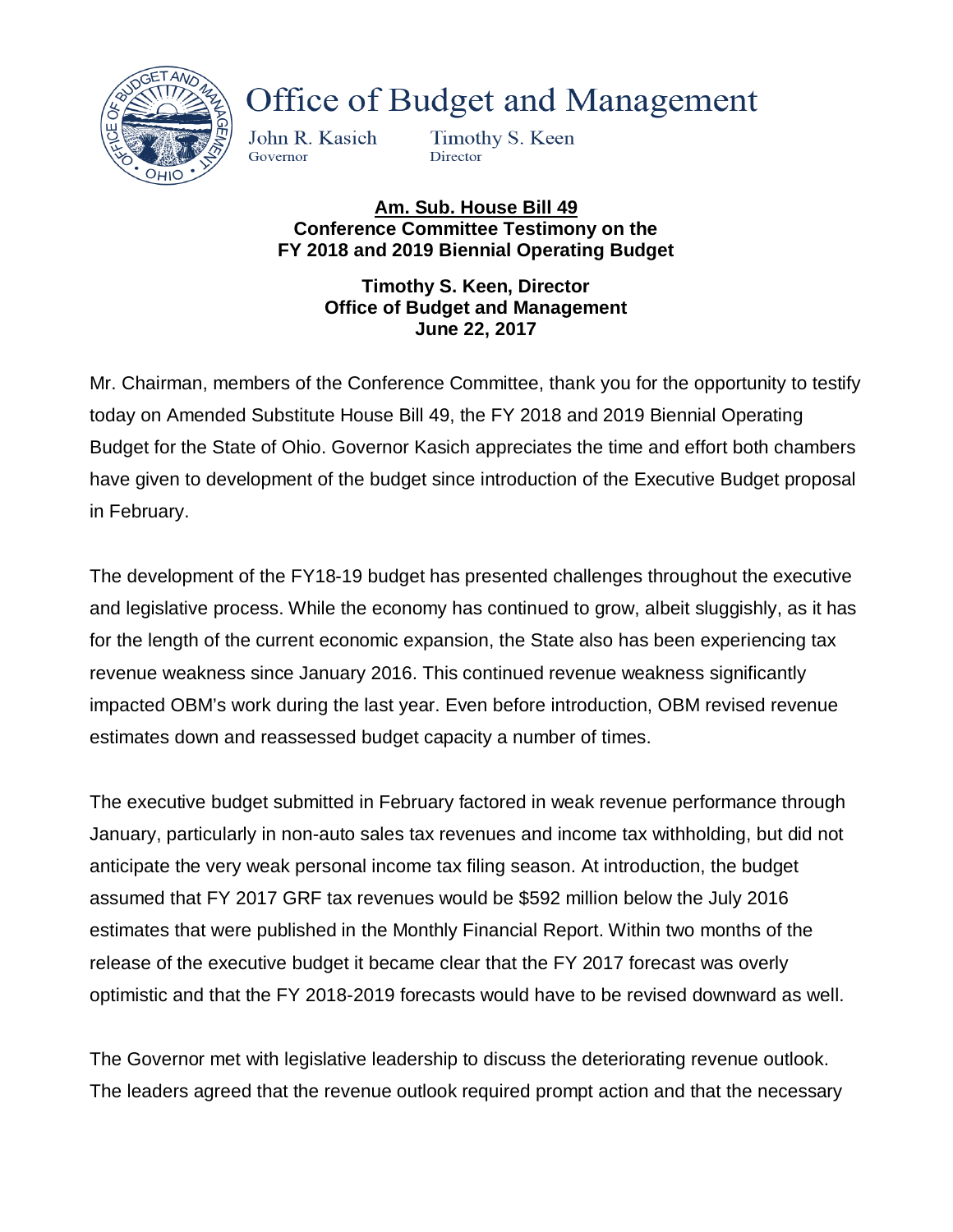budget adjustment could not wait until the conference committee. At a press conference on April 13, Governor Kasich, Speaker Rosenberger, and Senate President Obhof announced that the tax revenue forecast would have to be reduced by *at least* \$400 million per year.

That preliminary assessment of likely revisions was not based on a detailed forecast, but instead was predicated on some simple assumptions about continued slow growth in the nonauto sales tax and in withholding, along with some preliminary assumptions about weak income tax filing season results. The preliminary estimate also did not include baseline Medicaid program costs re-projections.

Both the House and the Senate have taken significant steps to ensure that the anticipated lower revenue estimates have been incorporated into the budget plan. Based on the action of both houses, we are well positioned in this conference committee to put in place a structurally balanced FY18-19 operating budget. Assuring we accomplish this during the next week is the Governor's highest priority.

In our view, the best way to accomplish this is a continued focus on conservative economic forecasts, conservative revenue estimates and appropriation levels sufficient to cover our expected expenses.

The administration looks forward to working with this Committee to reconcile the differences among various versions of the bill. To begin that effort, today I will present the Administration's revised GRF revenue estimates, the latest Medicaid projections and updated lottery profit estimates.

#### **Economic Forecast**

Let me begin by briefly discussing the latest economic forecasts that OBM has used for the revenue and Medicaid caseload forecasts, and how they differ from the forecasts that were used to build the Executive Budget.

In general, the revised forecasts are substantially the same as the forecasts that underpinned the Executive Budget, but the continued sluggish performance of the non-auto sales tax and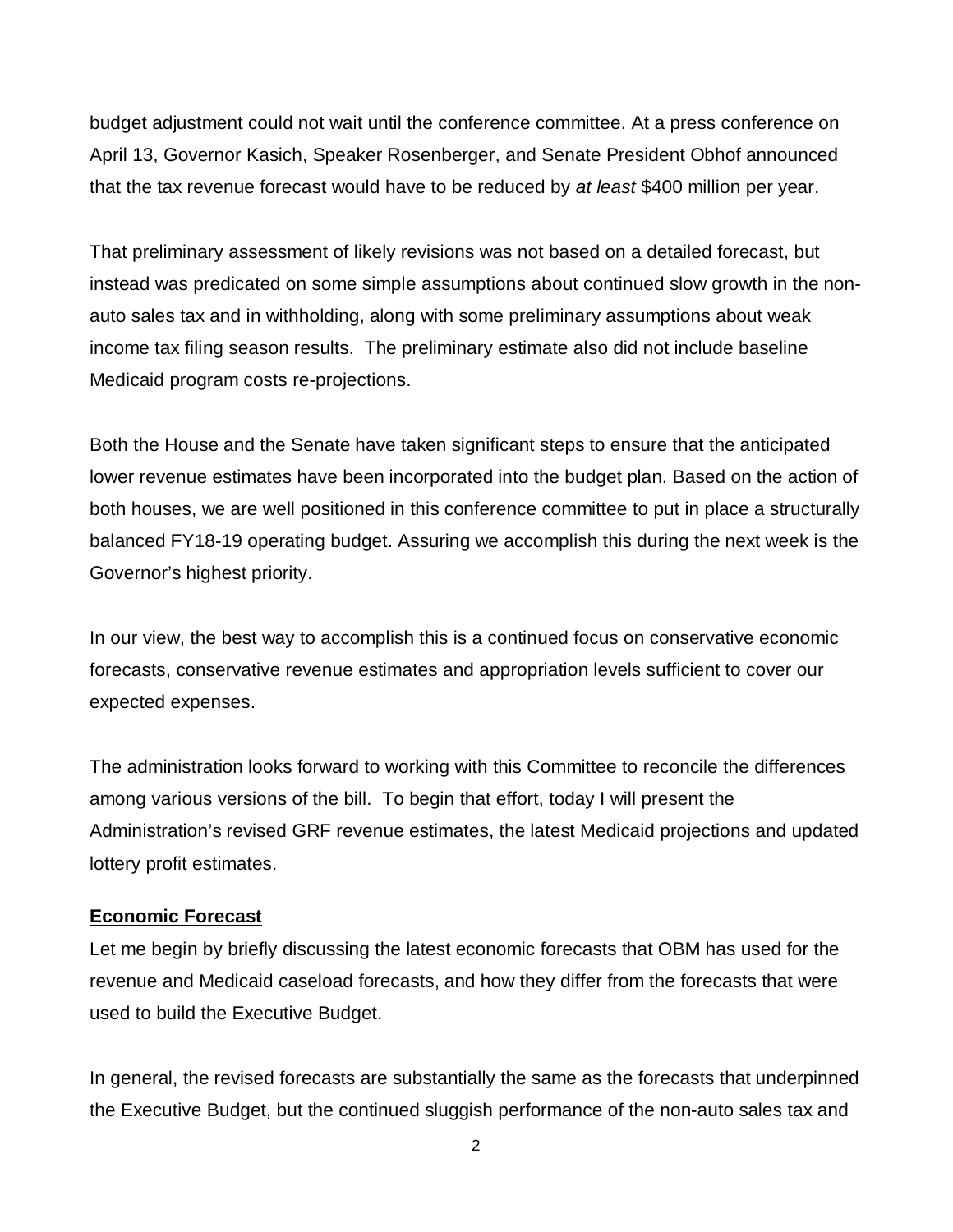of employer withholding has led OBM to hedge the wage and salary income forecast even further. This is a key adjustment because the revenue forecasting equations for withholding and the non-auto sales tax use projections of wage and salary income as a key input.

When I testified on the executive budget, fourth quarter GDP growth had just been released, showing growth of only 1.9%, and growth for all of CY 2016 of only 1.6%. Since that time, the fourth quarter growth estimate was revised slightly upward, to 2.1%, and the first quarter GDP growth estimate was released, showing growth of 1.2%. Neither of those growth rates are very different from what we have been seeing over much of this eight year expansion.

As has been the case for much of the past two years, national forecasters are calling for somewhat stronger growth in the second quarter, and in the remainder of 2017. This optimism is somewhat more muted than in recent years, however, as experience has shown that the U.S. economy has been on a growth path of about 2% for real GDP over the course of this long expansion. The IHS forecast for real GDP for CY 2017-2019 is for growth of about 2.4% per year, with no year's growth approaching 3%. In contrast, two years ago my conference testimony included a table showing projected U.S. GDP growth of 3% for FY 2017.

As always, there are risks to the baseline forecast that must be acknowledged. There are certainly more than two areas of risk that could lead to the economy performing worse than the baseline, but I will highlight two particular risks.

(1) Monetary Policy – in its June  $14<sup>th</sup>$  statement, the Federal Reserve's Federal Open Market Committee (FOMC) announced that it was raising the target for the federal funds rate from 1.0% to 1.25%. The Committee has let it be known that it expects a total of three hikes in the federal funds rate (25 basis points each) this year, three next year, and three in 2019. If this occurs, then by the end of the decade, the federal funds rate will be at what many take to be its long-run equilibrium rate of 3%. Investors seem to have quite different expectations. Based on futures markets, it seems that many investors expect no more rate hikes in 2017, and only one or two more in 2018 and in 2019. The expectation seems to be that the federal funds rate will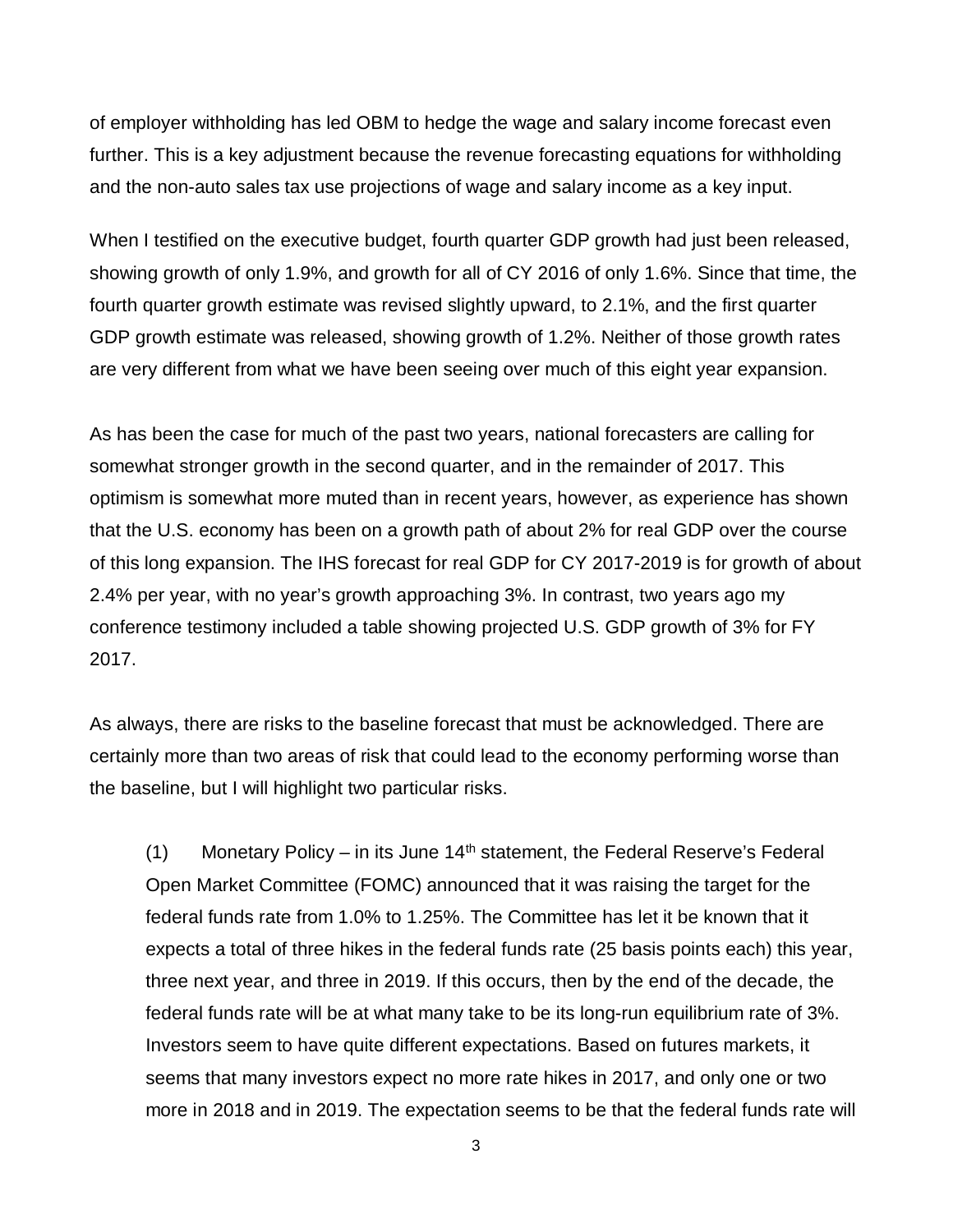ultimately rise to 2%, not 3%. If the FOMC does continue on a path of raising rates to 3% and investors are negatively surprised, this could result in bond and equity price declines that could cause pullbacks in consumer spending and in investment.

Analysts at Moodys point out that the national economy appears to have become more sensitive to moves in stock prices, particularly when they are declining. That is, the stock wealth effect on consumption appears to be larger than in times past, and to be asymmetric. This may be partly because many baby boomers in their 50s and 60s are not financially prepared for retirement, coupled with the fact that boomers have put a disproportionate share of their investments in the stock market compared with previous generations at the same point in their life cycle. When stock prices go up, the boomers are thus cautious to spend their newfound wealth, since they need it for their retirement. However, when prices go down, they will pull back sharply on consumption in fear that their retirement goals have become even farther out of reach.

(2) Geopolitical instability - There are a number of geopolitical hotspots that could damage global trade and reduce growth abroad and in the U.S. North Korean risks associated with their continued missile tests are one such obvious risk, while ISIS inspired terror attacks are another. The British withdrawal from the European Union continues to create risk not only for Britain but for the Eurozone as a whole.

Instability around the world may increase demand for dollars as a safe haven currency, but this creates its own problems for the U.S., as appreciation of the dollar, all else constant, increases prices of U.S. exports and hurts U.S. manufacturing.

I would add that there is risk to international trade even aside from war and terror. Changes to trade agreements that increase tariffs or create other barriers to trade will generally tend to reduce trade overall and thus result in lower growth.

The May 2017 Global Insight baseline forecasts for the U.S. and Ohio have literally thousands of variables. As usual, OBM has condensed those forecasts into a table that contains a few variables that either summarize the broad economy or are key drivers of the revenue estimates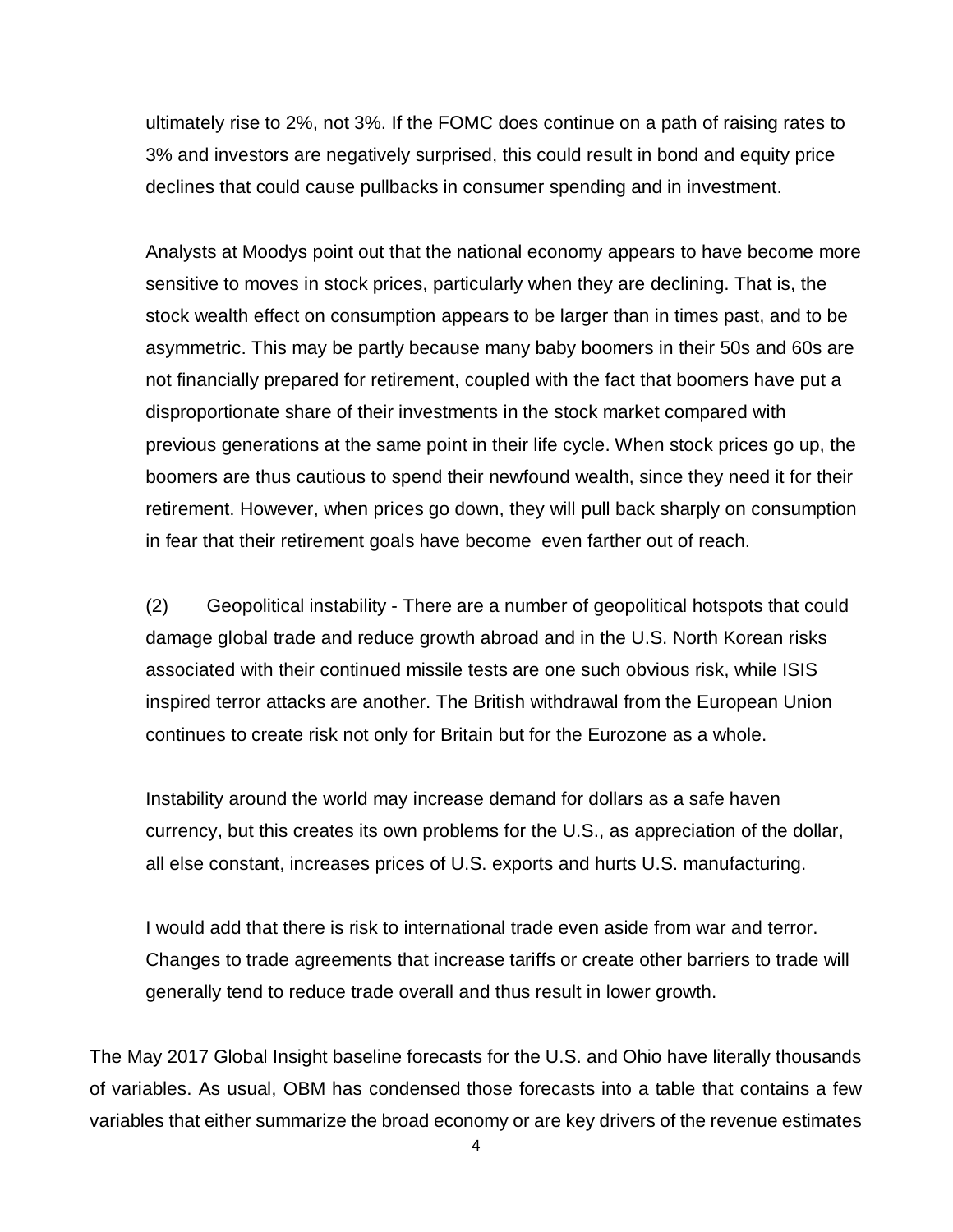for major taxes. Those forecasts for FY 2017-2019 are in the table below.

A change to the table from my prior testimony is that this version of the table shows both the IHS baseline forecast for wage and salary income growth and the more conservative forecast that I referenced earlier, where the more conservative forecast was used as the basis for developing forecasts of tax revenues for the non-auto sales tax and for employer withholding. I would note that, although the IHS light vehicle forecast is not explicitly hedged with an alternative, as the wage and salary forecast is, the revenue forecast is hedged somewhat, on the presumption that light vehicle sales may have peaked in FY 2017.

| Table 1: History and IHS May-2017 Baseline Forecast of Key Economic Variables, FY<br>2015-2019 |                   |                   |                 |                 |                 |  |
|------------------------------------------------------------------------------------------------|-------------------|-------------------|-----------------|-----------------|-----------------|--|
| Annual percent change unless otherwise indicated                                               |                   |                   |                 |                 |                 |  |
|                                                                                                |                   |                   |                 |                 |                 |  |
|                                                                                                | <b>FY</b><br>2015 | <b>FY</b><br>2016 | FY 2017         | FY 2018         | FY 2019         |  |
| Output                                                                                         | <b>Actual</b>     | <b>Actual</b>     | <b>Estimate</b> | <b>Forecast</b> | <b>Forecast</b> |  |
| U.S. Real GDP                                                                                  | 2.9               | 1.7               | 2.0             | 2.5             | 2.6             |  |
| Ohio Real GDP                                                                                  | 3.3               | 0.8               | 1.5             | 1.8             | 2.0             |  |
| <b>Income</b>                                                                                  |                   |                   |                 |                 |                 |  |
| U.S. nominal personal income                                                                   | 5.3               | 3.8               | 4.0             | 4.5             | 5.1             |  |
| Ohio nominal personal income                                                                   | 4.1               | 3.3               | 3.4             | 4.0             | 4.6             |  |
| Ohio nominal wage and salary income                                                            | 4.5               | 3.9               | 4.1             | 4.0             | 4.7             |  |
| Ohio nominal wage and salary income (alternative)**                                            | 4.5               | 3.9               | 2.8             | 3.1             | 3.6             |  |
|                                                                                                |                   |                   |                 |                 |                 |  |
| <b>Employment</b>                                                                              |                   |                   |                 |                 |                 |  |
| U.S. nonfarm employment                                                                        | 2.1               | 1.9               | 1.6             | 1.2             | 1.0             |  |
| Ohio nonfarm employment                                                                        | 1.6               | 1.3               | 0.9             | 0.6             | 0.6             |  |
| U.S. unemployment rate (percentage)                                                            | 5.7               | 5.0               | 4.7             | 4.3             | 4.0             |  |
| Ohio unemployment rate (percentage)                                                            | 5.2               | 4.9               | 5.0             | 4.6             | 4.3             |  |
| <b>Consumer Spending</b>                                                                       |                   |                   |                 |                 |                 |  |
| U.S. real personal consumption expenditure                                                     | 3.3               | 2.9               | 2.8             | 2.6             | 3.3             |  |
| U.S. nominal personal consumption expenditure                                                  | 4.4               | 3.4               | 4.4             | 4.2             | 4.8             |  |
| U.S. retail and food service sales                                                             | 3.7               | 2.6               | 3.9             | 4.1             | 4.9             |  |
| Ohio retail and food service sales                                                             | 2.0               | 1.6               | 3.7             | 3.4             | 4.3             |  |
| U.S. light vehicle sales (millions of units)                                                   | 16.85             | 17.49             | 17.48           | 17.48           | 17.53           |  |
|                                                                                                |                   |                   |                 |                 |                 |  |
| ** indicates variables from a forecast reduced below the                                       |                   |                   |                 |                 |                 |  |
| baseline                                                                                       |                   |                   |                 |                 |                 |  |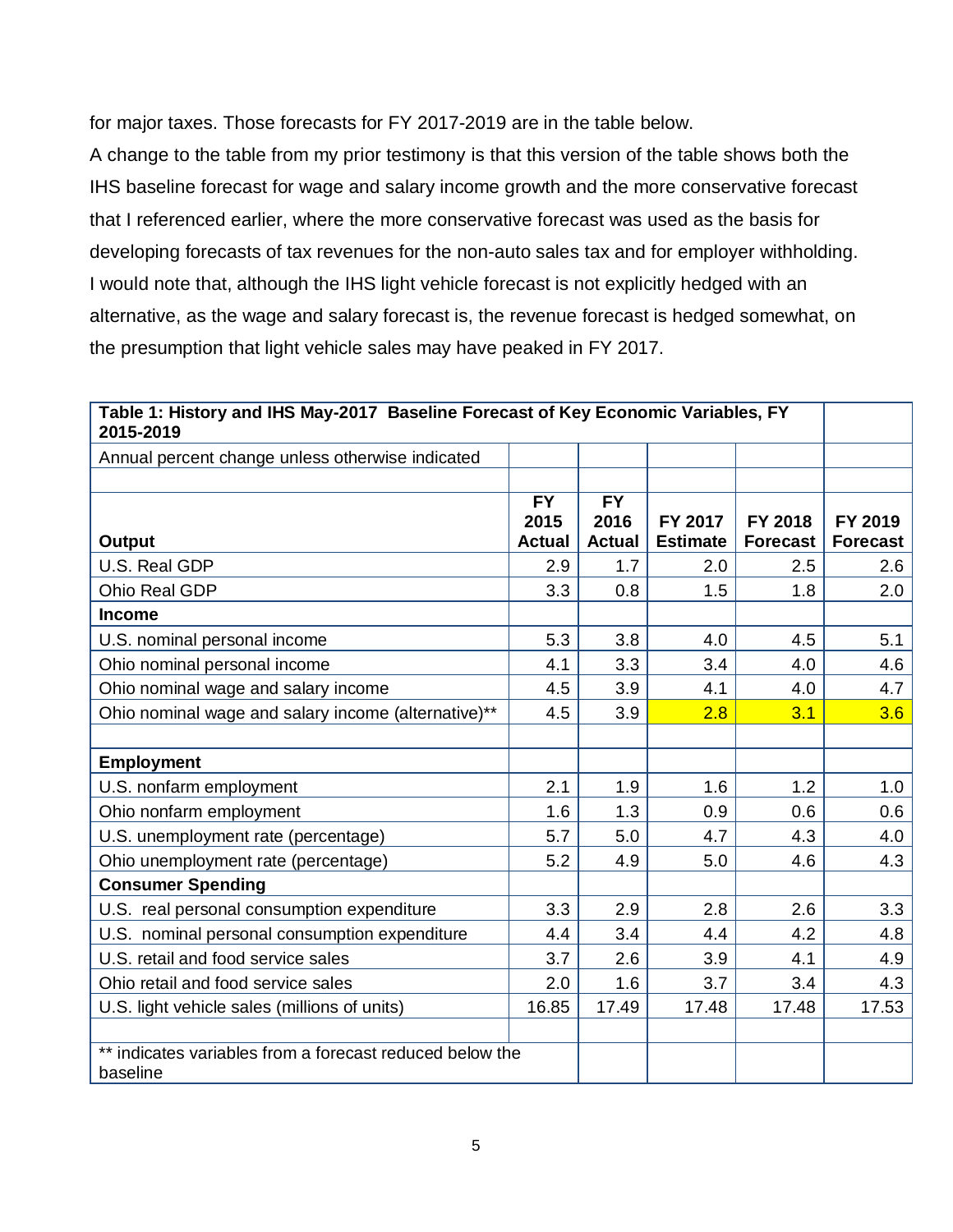#### **Revised Revenue Estimates**

The forecast revisions that I am presenting today call for reductions of \$949 million over the biennium, with the vast majority of the reductions (\$934 million) coming in tax revenues. The tax revenue forecasts are reduced by \$437 million and \$497 million in FY 2018 and FY 2019, respectively, from the executive budget. Non-tax revenue estimates are reduced by \$10 million in FY 2018 and \$5 million in FY 2019.

As I mentioned in my testimony on the economic outlook, the revenue forecasts are built on the May 2017 baseline forecasts for the U.S. and Ohio. However, because reliance on these forecasts contributed to revenue forecasts being too high in FY 2017, OBM and Taxation took several measures to avoid the same outcome in FY 2018-2019. I discuss some of the measures that we took to customize the economic forecast variables and the use of those variables by the revenue forecasting models below.

First, because Ohio wage and salary income is such an important variable in the forecasting equations, OBM created its own forecast of Ohio wage and salary income for FY 2018-2019, based on the historical data on the gap between U.S. income growth and Ohio income growth (the IHS baseline forecast was used for U.S. growth estimates). OBM then validated its method with economists at IHS. As one can see by examining the table at the end of my testimony on the economy, the OBM forecasted growth rates are about 1% per year less than the IHS baseline forecasts. As a rough rule of thumb, this reduces the combined income and sales tax revenues by about \$170 million per year from what they otherwise would be.

Second, because we believe – and other analysts at places such as Moodys also believe – that retail deflation has been an important factor in depressing growth in sales tax collections, we have created a retail price variable that is tailored to Ohio's non-auto sales tax base and used the forecast of that variable in the non-auto sales tax equation. In contrast to other measures of inflation such as the CPI, the forecast for that synthetic inflation invariable never reaches 0.5% over the forecast period, thus acting to restrain forecasted growth in non-auto revenues.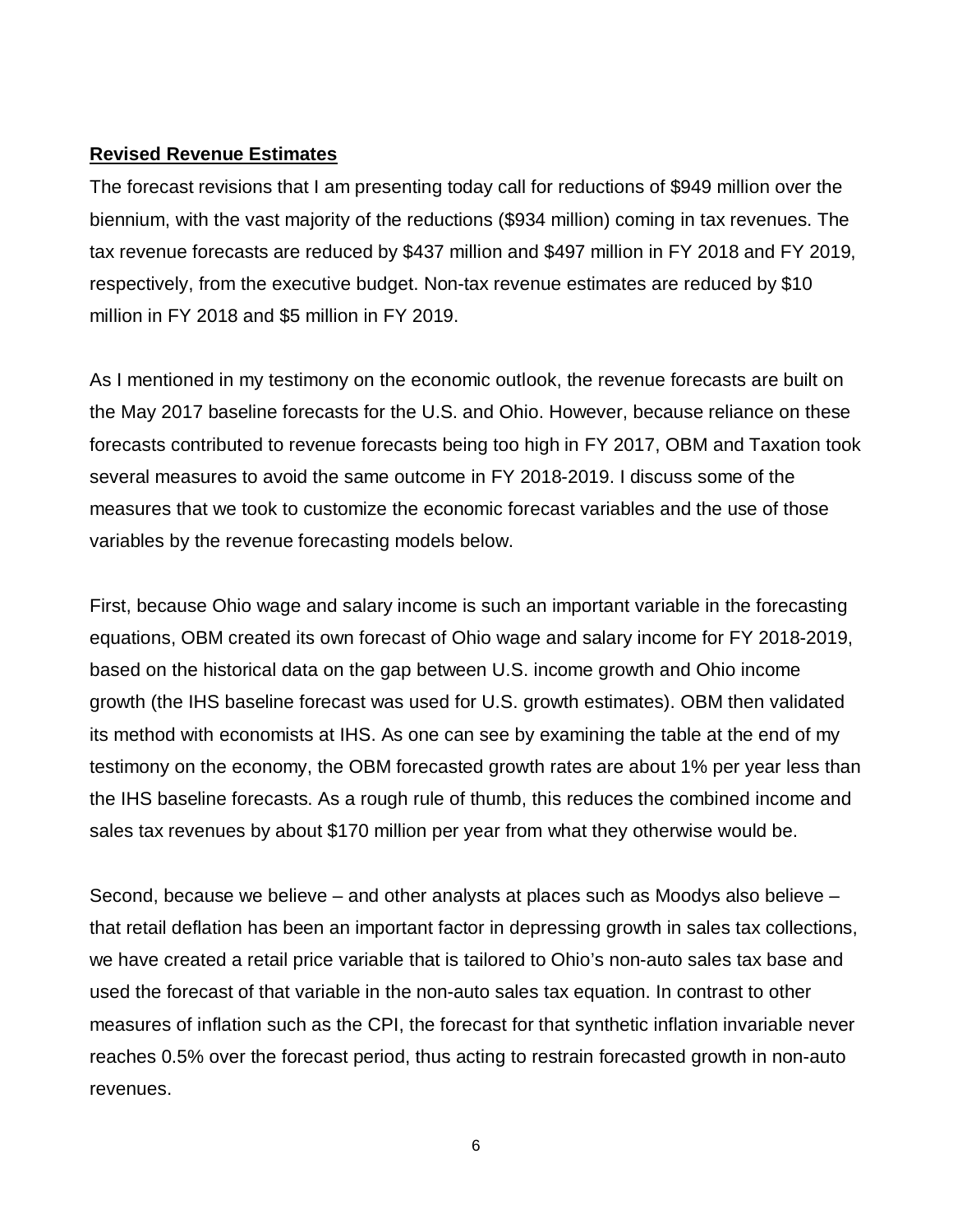Third, we have independently forecasted the U.S. Census Bureau variable on the ecommerce share of retail sales and used the forecast of that variable in the non-auto sales tax equation. The growing share of e-commerce sales acts to depress the forecast of nonauto tax revenues.

Fourth, we have estimated the portion of the non-auto sales tax that comes from leasing transactions and assumed that revenues from those transactions have peaked and will decline in FY 2018-2019. This also reduces the forecast of non-auto tax revenues.

Fifth, although the IHS baseline forecast predicts that unit sales of light vehicles will remain essentially the same in FY 2018-2019 as in FY 2017, OBM's auto sales tax forecast assumes a decline in revenues in FY 2018 (despite assumed increases in average vehicle prices), and a return only to FY 2017 revenue levels in FY 2019.

Sixth, although the IHS forecast of Ohio nonwage income pegs growth at 4.0% and 4.6% in FY 2018 and FY 2019, respectively, the OBM-Taxation forecast assumes that taxable nonwage income will grow by only 3.3% and 2.8%. This reduces forecasted income tax revenues for both years of the biennium.

As one might expect given both the weak performance of the income tax and the non-auto sales tax in FY 2017, and the various ways in which OBM has hedged the forecasts of those taxes in an attempt to reduce downside risk, almost all of the net downward revisions to the executive budget forecast are in those two taxes. In FY 2018, non-auto sales tax revenues are revised downward by \$105 million and income tax revenues are revised downward by \$294 million. The non-auto sales tax and income tax combined thus account for \$399 million of the \$437 million in FY 2018 revisions. While other taxes have also had their forecasts revised, the net impact of the various upward and downward adjustments is only negative \$38 million for the year.

The same pattern holds in FY 2019. The non-auto tax sales tax forecast is revised downward by \$201 million, and the income tax forecast is revised downward by \$256 million. Those two taxes combined account for \$457 million of the \$497 million reduction in forecasted tax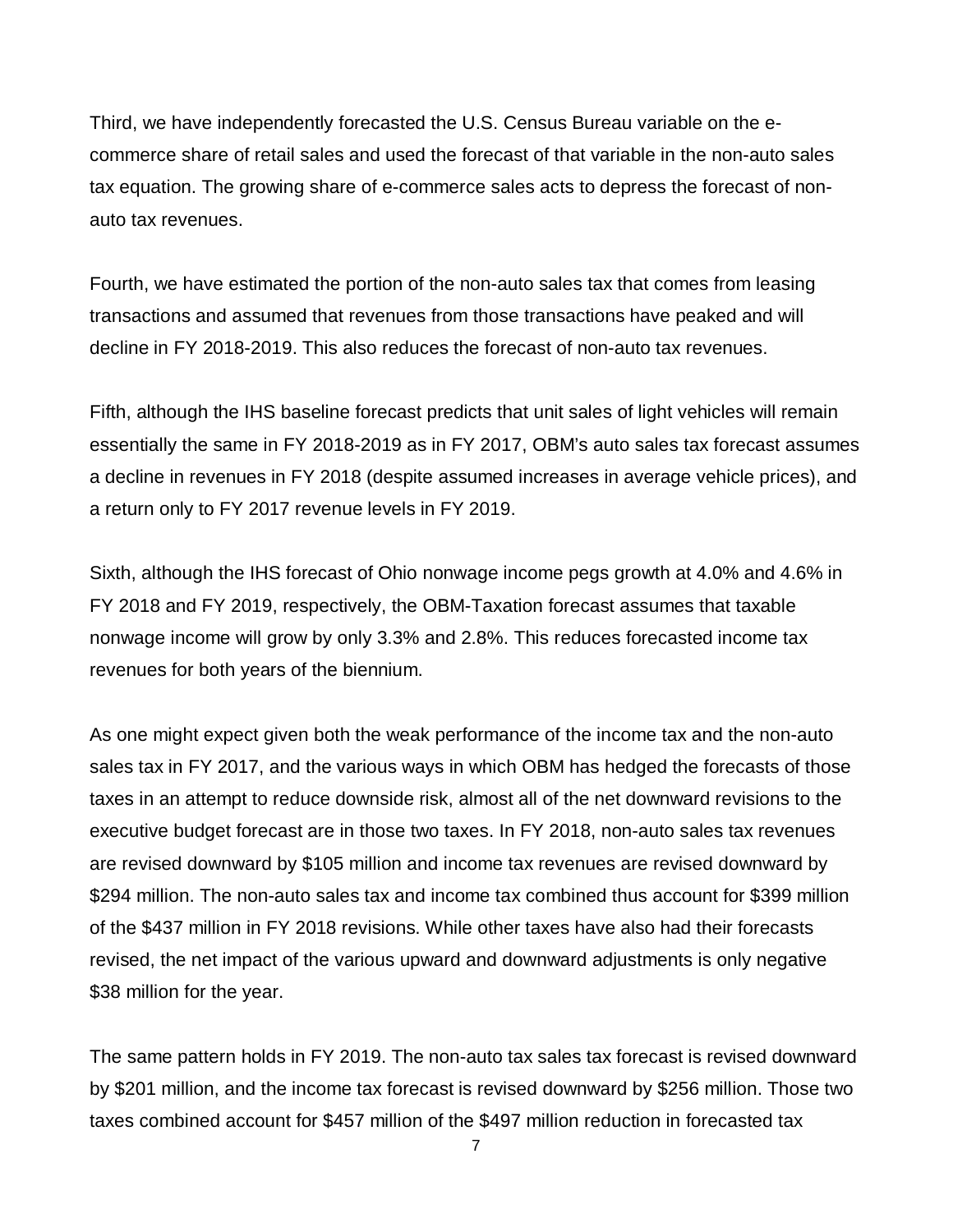revenues. The auto sales tax forecast has also been revised downward by \$18 million. All other taxes were revised downward by a combined \$22 million.

In the interests of brevity I will discuss only two of the other taxes where OBM made forecast revisions. The commercial activity tax (CAT), which performed poorly through February of FY 2017 but has since outperformed the estimate, has actually had its forecasted revenues revised upward by \$24 million in FY 2018 and \$25 million in FY 2019 from the executive budget.

On the other hand, the financial institutions tax (FIT), which has fallen far short of estimate in FY 2017, has had its forecast revised downward by \$38 million in FY 2018 and \$41 million in FY 2019.

These two revisions are not unrelated. There has been a large increase in tax credits claimed against the FIT in FY 2017, while credits claimed against the CAT have actually declined. Business tax credits against GRF taxes are generally growing, but exactly when they are claimed and against what taxes is quite difficult to predict. OBM assumes that the general pattern of claiming credits that we have seen in FY 2017 will continue in FY 2018-2019, but there is significant risk that the pattern may revert to that of earlier years or change to something different altogether.

Finally, the one change in non-tax revenues is made to transfers to the GRF from the highway fund that holds petroleum activity tax (PAT) revenues. Transfers to the GRF for FY 2017 were originally expected to be \$70 million. Our best estimate at this time is that FY 2017 transfers will be only about \$55 million, due partly to extremely low petroleum product prices in the first quarter of 2016, which led to low PAT revenues in the fourth quarter of 2016. The PAT, like the FIT, has also had its revenues reduced by growth in business tax credits. As a result, we have also reduced estimated transfers for FY 2018 and 2019. Estimated transfers are expected to rebound to \$60 million in FY 2018 and \$65 million in FY 2019, but these levels are \$10 million and \$5 million below what was estimated for the executive budget.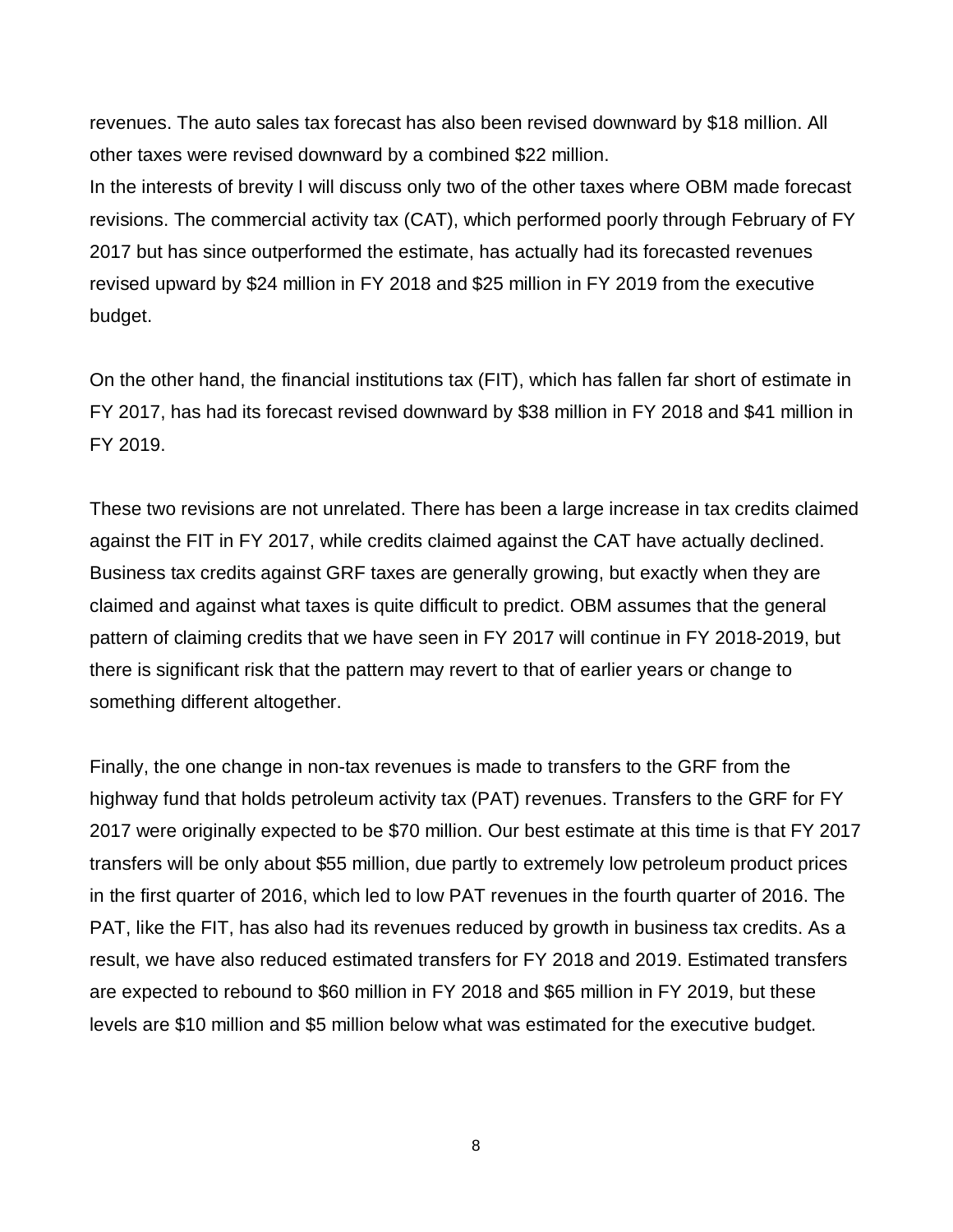## **Revised Medicaid Estimates**

The Executive Budget contained the appropriations necessary to fund the projected costs of the Medicaid program for the upcoming biennium. Those forecasts can be divided into two parts: (1) the estimated costs of the existing program (baseline) and (2) the estimated costs or savings of any new reform proposals. The "baseline" portion is the projected cost of the program under current law – that is, the expected cost of providing health care services to individuals expected to be enrolled in the program under the current eligibility requirements, while paying providers the rates that are currently set in law or according to rule, without assuming the adoption of any new reform proposals. While the Executive Budget, and the versions passed by each chamber of the General Assembly, have all contained a number of reform items, my purpose today is to provide you with information about the Administration's updates to our baseline projections based upon more recent information.

The updated baseline projection for all funds Medicaid spending has increased by only \$49 million, or 0.1%, from the executive forecast. However, the required state GRF spending for Medicaid has increased by a larger amount, \$138 million, or 1.1%, due to shifts in expected caseloads between programs that receive different federal matching rates.

By fiscal year, the updated forecast is for lower all funds spending of \$151 million in FY 2018 and higher all funds spending of \$200 million in FY 2019, for a net increase of \$49 million over the biennium. For state GRF spending, the forecast increases in both years, rising by \$15 million in FY 2018 and \$123 million in FY 2019.

There are four caseload categories that are significantly higher in the conference update than in the executive budget forecast:

- (1) The dually eligible Medicaid/Medicare caseload projection has increased, as persons who were formerly receiving only Medicare premium assistance have moved into the full dually eligible category;
- (2) The CHIP caseload forecast has increased from the executive. This affects all funds spending much more than it does the GRF state share, since the federal match rate for CHIP is almost 97%;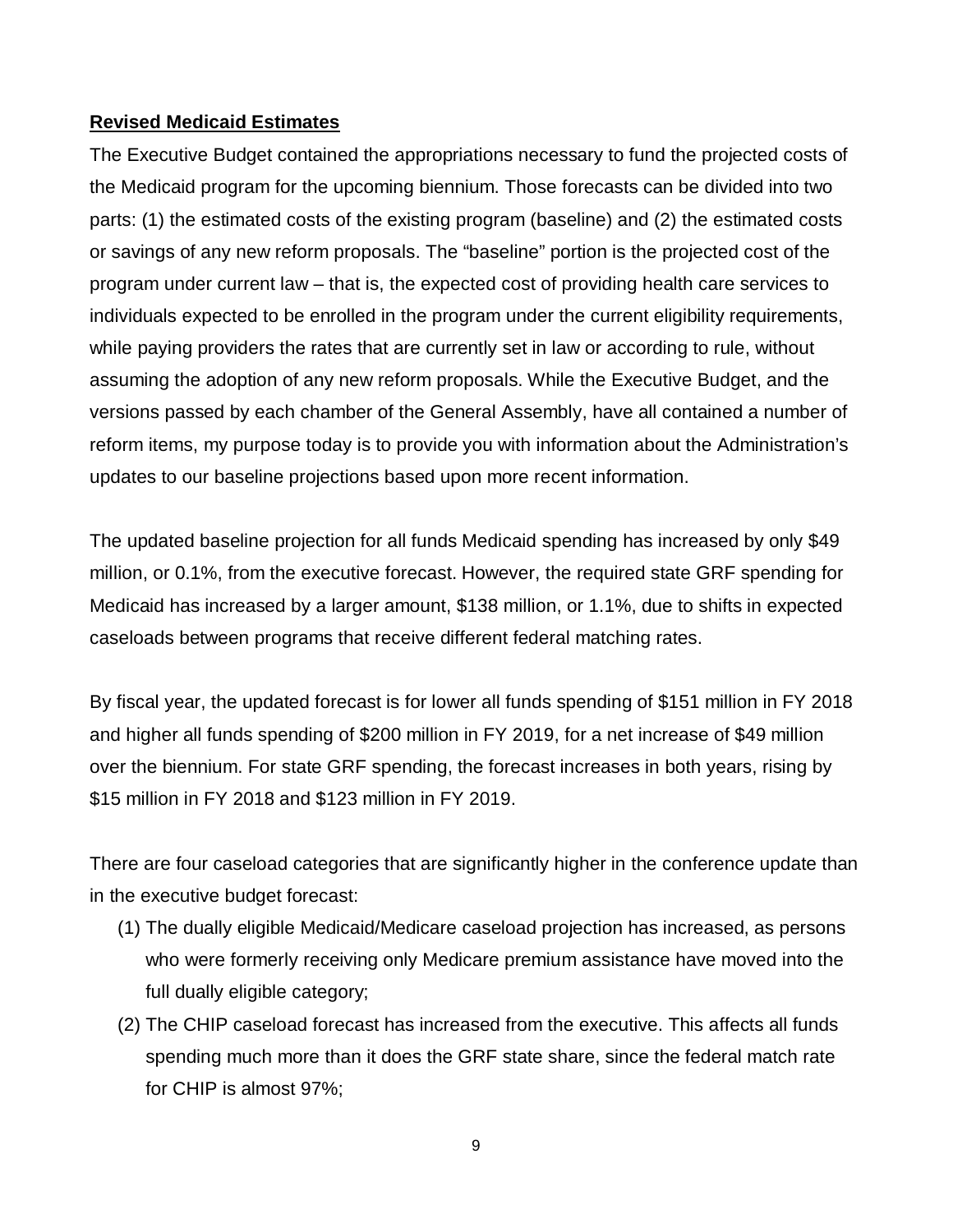- (3) The projected caseload and retroactive billing amount for Medicare Part D have both increased from the executive. Although the Medicare Part D clawback has decreased, which decreases state GRF spending, the increase in caseload and retroactive billing more than offset the clawback decrease;
- (4) The covered families and children (CFC) caseload forecast has been increased from the executive. The CFC caseload is still expected to decline, but at a slower, more gradual rate than in the executive forecast;

The Medicaid expansion (Group 8) caseload forecast has decreased from the executive. However, because the federal match rate for this category is so high, this decrease does not save much state GRF spending, although it does decrease all funds Medicaid spending. The increases in the four categories mentioned above, all of which except CHIP have lower federal match rates than the expansion group, outweigh the decrease in the projected expansion group, leading to the expected increase in state GRF costs.

In addition to changes in the caseload forecast, there is also a small increase in the expected growth rate of the managed care per member per month (PMPM) amount. The forecast update still leaves the PMPM at the lower bound of the growth rate estimated by the actuaries.

| Medicaid Baseline Forecast, executive vs. conference |  |                |                       |    |                |                       |  |           |     |                  |
|------------------------------------------------------|--|----------------|-----------------------|----|----------------|-----------------------|--|-----------|-----|------------------|
| amounts in millions of \$                            |  |                |                       |    |                |                       |  |           |     |                  |
|                                                      |  |                |                       |    |                | <b>Biennial Total</b> |  |           |     |                  |
|                                                      |  | FY18 All Funds | <b>FY19 All Funds</b> |    | FY18-GRF State | <b>FY19-GRF State</b> |  | All Funds |     | <b>GRF State</b> |
| <b>Executive Baseline</b>                            |  |                | $29.661.2$ \$         |    | $6,343.5$ \\$  | 6,701.7               |  | 58,223.9  |     | 13,045.2         |
| Conference Baseline                                  |  | $28.411.6$ \$  | $29,861.0$ \$         |    | $6,358.9$ \\$  | 6.824.4               |  | 58,272.6  |     | 13,183.3         |
|                                                      |  |                |                       |    |                |                       |  |           |     |                  |
| Variance                                             |  | $(151.0)$ \$   | 199.8                 | -S |                | 122.7                 |  | 48.8      | - 5 | 138.1            |
| % Variance                                           |  | $-0.5%$        | 0.7%                  |    | 0.2%           | 1.8%                  |  | 0.1%      |     | 1.1%             |
|                                                      |  |                |                       |    |                |                       |  |           |     |                  |

Please note that the updated baseline forecast does not include a projected \$55 million state GRF savings in FY 2019 due to an increase in the basic FMAP rate for Ohio because the Senate budget has already incorporated those savings into its appropriations for FY 2019.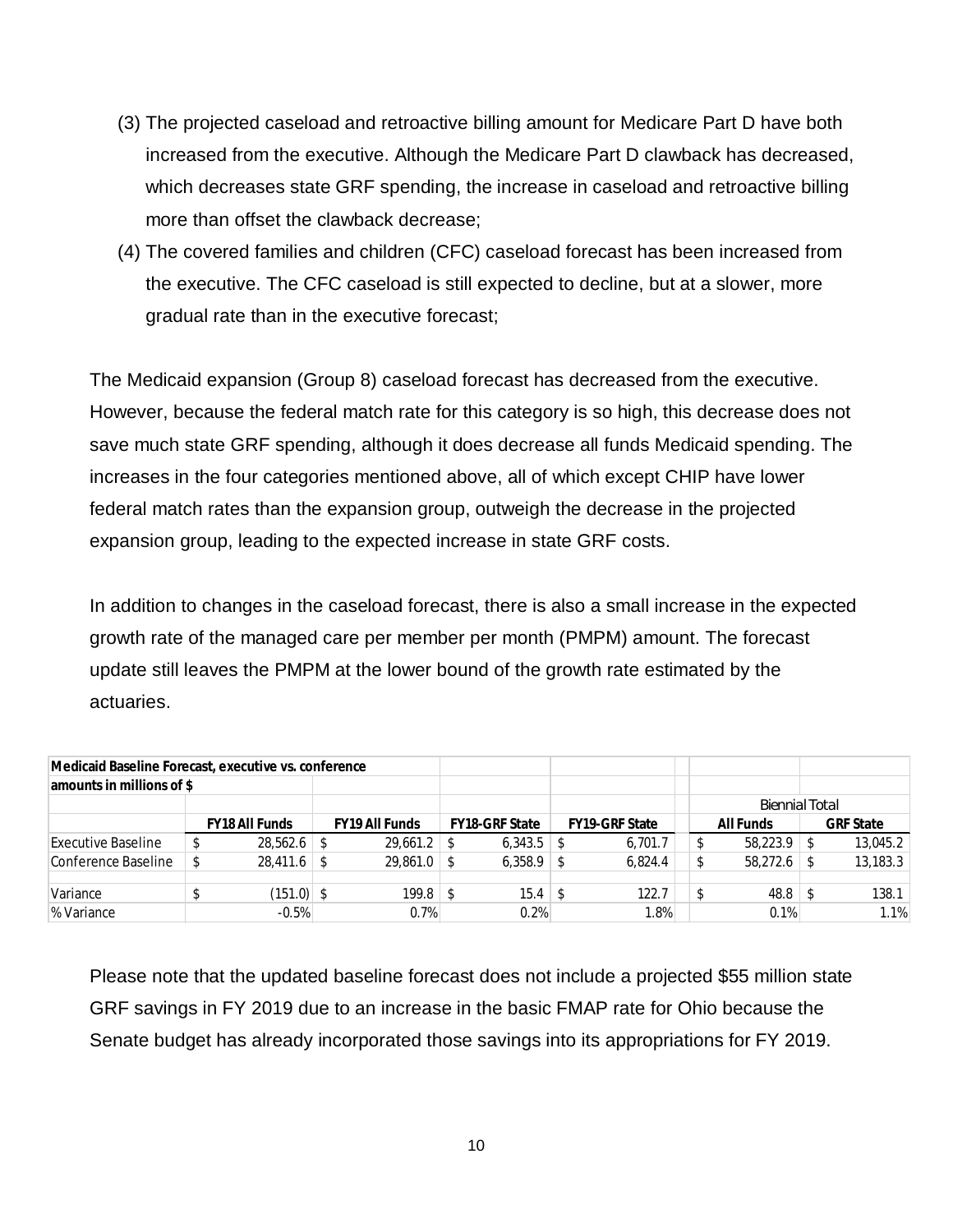In my discussion of the reasons for the change in the baseline forecast, I did not mention the aged, blind, and disabled (ABD) caseload projection. In my February testimony on the executive budget, I identified increases in the ABD caseload as being a primary driver of increased Medicaid spending in the baseline forecast. That is still true in the updated baseline forecast, but the ABD caseload and spending forecast changed very little from the executive baseline to the conference baseline.

We look forward to discussing our revised Medicaid projections during Conference Committee deliberations to ensure adequate funding for the program through the next biennium.

## **Lottery Profit Estimates**

Lottery profit transfers in FY 2017 have been well above budgeted estimates. Profit transfers to the Lottery Profits Education Fund (LPEF) have exceeded the estimate every month of the year, and through May are \$50.1 million ahead of the official estimate prepared for the FY 2016-2017 budget. The estimate for all of FY 2017 is \$988 million, so if profits ended the year \$50 million above estimate they would be \$1,038 million for the year. Based on performance over the first 11 months of the year, FY 2017 profit transfers will probably exceed that \$1,038 million amount by a small margin.

Profit transfers in FY 2017 have actually declined somewhat from FY 2016, but that was to be expected given that FY 2016 saw a \$1.6 billion jackpot, which has been described in LaFleur's magazine, which covers the gaming industry, as "the biggest jackpot in the history of the world." That huge jackpot pushed Powerball sales to record levels, and Ohio lottery profits were \$116.7 million in January 2016 as a result (November and December sales and profits were boosted as well). This January, lottery profits were \$81.1 million, a \$35.6 million decline from the year before. In the other 10 months of FY 2017, however, lottery profits grew by \$10.7 million from FY 2016.

Primarily as a result of FY 2017's strong performance, baseline forecasts of lottery profits have been increased slightly from the executive budget in both FY 2018 and FY 2019. The increases in the forecast are due to increased profit forecasts from both traditional games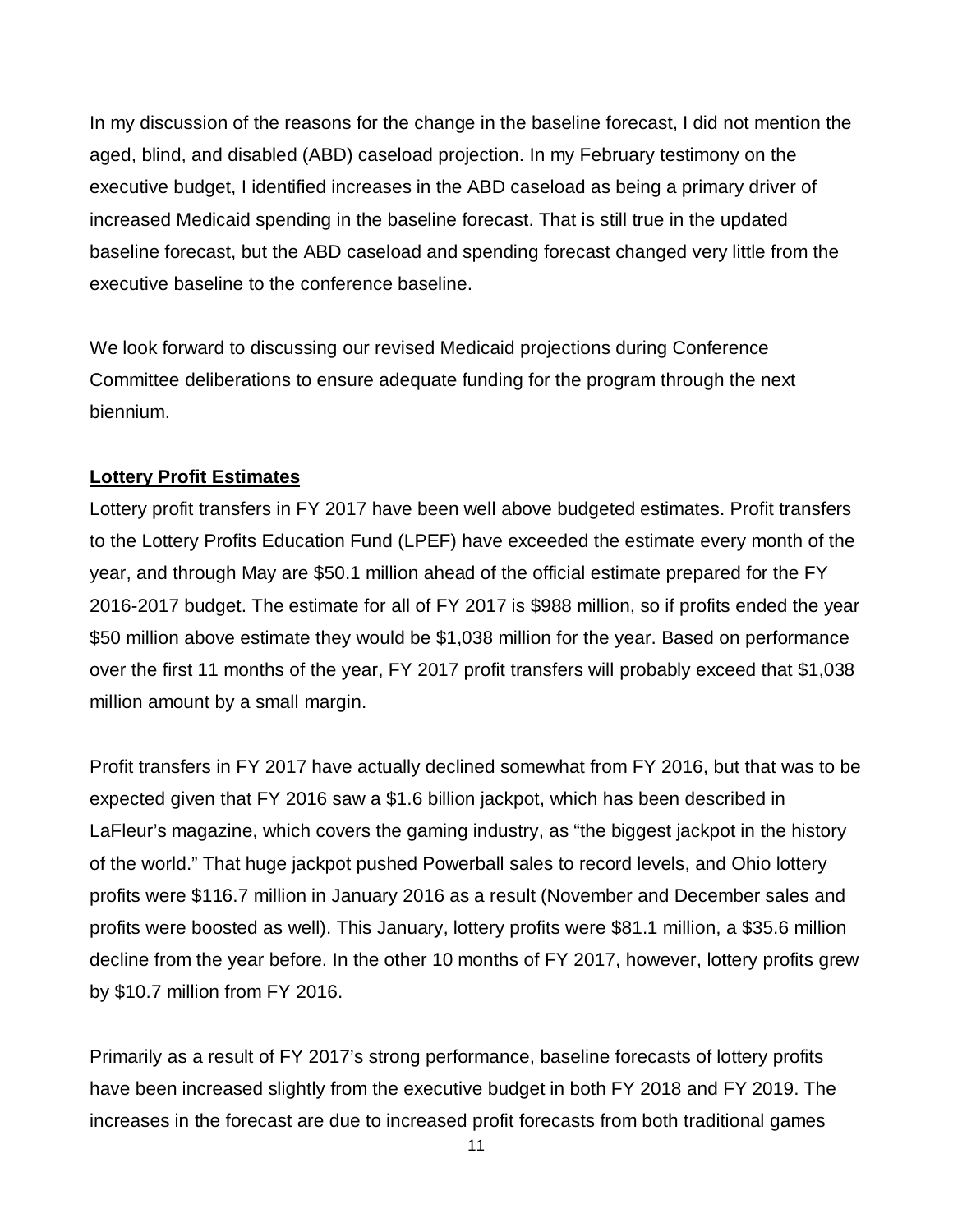and VLTs at racinos, although the VLTs contribute a bit more to the upward revision. VLT sales and profits have been boosted and will continue to be helped by the addition of VLTs at certain tracks and also the addition of amenities, such as the new hotel at Scioto Downs. As shown in the table below, the baseline forecast for lottery profits increases from the executive budget estimates by \$8 million in FY 2018 and \$10 million in FY 2019.

| Baseline Lottery Profits Transfer Forecast |         |         |         |
|--------------------------------------------|---------|---------|---------|
| amounts in millions of dollars             |         |         |         |
|                                            | FY 2017 | FY 2018 | FY 2019 |
| Executive budget forecast                  | \$1,030 | \$1,045 | \$1,055 |
| Conference committee updated forecast      | \$1,038 | \$1,053 | \$1,065 |
| <b>Difference</b>                          | \$8     | \$8     |         |

## **Concluding Remarks**

As we collaborate to conclude our work on a state budget for Fiscal Years 2018 and 2019, Mr. Chairman, my Cabinet colleagues and I, along with other Administration staff, stand ready to provide any assistance and information the Conference Committee may need as you work to finalize the budget and policy provisions in this bill.

I thank you for the opportunity to address the Conference Committee today. At this time, I would be happy to answer any questions members of the Committee might have.

# **ATTACHMENTS**

- 1: FY 2017 GRF Revenue (Executive Budget vs. Conference Committee)
- 2: FY 2018-2019 GRF Baseline Revenue (Executive Budget vs. Conference Committee)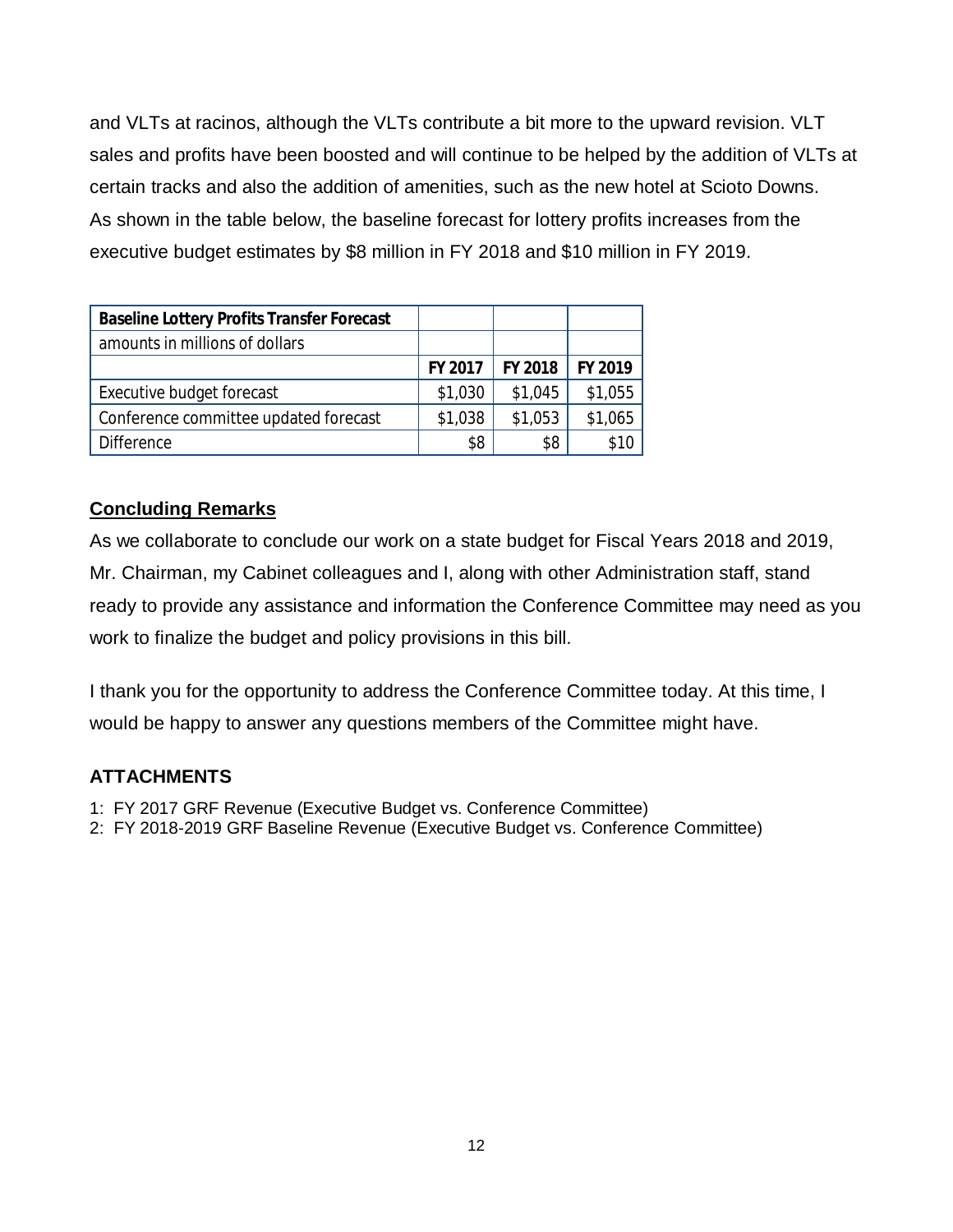### **Attachment 1 General Revenue Fund Revenues Fiscal Year 2017 dollars in millions**

| <b>Total Sources Excluding Federal Grants</b>       | \$22,816.0       | \$22,461.1       | (\$354.9)           |
|-----------------------------------------------------|------------------|------------------|---------------------|
|                                                     |                  |                  |                     |
| <b>Total Transfers</b>                              | \$488.5          | \$447.7          | (\$40.8)            |
| <b>Temporary Transfers In</b>                       | \$0.0            | \$0.0            | \$0.0\$             |
| <b>Budget Stabilization</b><br>Transfers In - Other | \$0.0<br>\$488.5 | \$0.0<br>\$447.7 | \$0.0\$<br>(\$40.8) |
|                                                     |                  |                  |                     |
| <b>Total of Non-Tax Revenue</b>                     | \$179.8          | \$180.0          | \$0.2\$             |
| Interagency Transfers (ISTVs)                       | \$18.5           | \$18.9           | \$0.4\$             |
| Other Income                                        | \$59.3           | \$54.5           | (\$4.8)             |
| Licenses and Fees                                   | \$57.0           | \$59.3           | \$2.3               |
| Earnings on Investments                             | \$45.0           | \$47.3           | \$2.3               |
|                                                     |                  |                  |                     |
| <b>Total Taxes</b>                                  | \$22,147.7       | \$21,833.4       | (\$314.3)           |
| Estate                                              | \$0.0            | \$0.7            | \$0.7               |
| Liquor Gallonage                                    | \$45.0           | \$46.0           | \$1.0               |
| Alcoholic Beverage                                  | \$55.0           | \$57.0           | \$2.0               |
| Cigarette and Other Tobacco                         | \$970.0          | \$972.0          | \$2.0               |
|                                                     |                  |                  |                     |
| Other Business and Property                         | \$0.0            | (\$0.7)          | (\$0.7)             |
| Domestic Insurance                                  | \$278.0          | \$278.0          | \$0.0\$             |
| Foreign Insurance                                   | \$301.5          | \$323.0          | \$21.5              |
| <b>Natural Gas Consumption</b>                      | \$66.0           | \$61.8           | (\$4.2)             |
| Kilowatt Hour Tax                                   | \$365.2          | \$347.0          | (\$18.2)            |
| <b>Public Utility</b>                               | \$103.5          | \$107.0          | \$3.5               |
| Petroleum Activity Tax                              | \$6.0            | \$6.0            | \$0.0\$             |
| <b>Commercial Activity Tax</b>                      | \$1,255.0        | \$1,290.0        | \$35.0              |
| <b>Financial Institutions Tax</b>                   | \$223.0          | \$187.0          | (\$36.0)            |
| Corporate Franchise                                 | \$0.0            | \$3.7            | \$3.7               |
| Personal Income                                     | \$7,926.0        | \$7,590.0        | (\$336.1)           |
| Subtotal Sales and Use                              | \$10,553.4       | \$10,565.0       | \$11.5              |
| <b>Auto Sales and Use</b>                           | \$1,339.9        | \$1,382.0        | \$42.1              |
| Non-Auto Sales and Use                              | \$9,213.6        | \$9,183.0        | (\$30.6)            |
| Revenue Source                                      | <b>Budget</b>    | Committee        | Change              |
|                                                     | Executive        | Conference       | Executive \$        |
|                                                     | Feb-2017         | Jun-2017         | Conference vs.      |